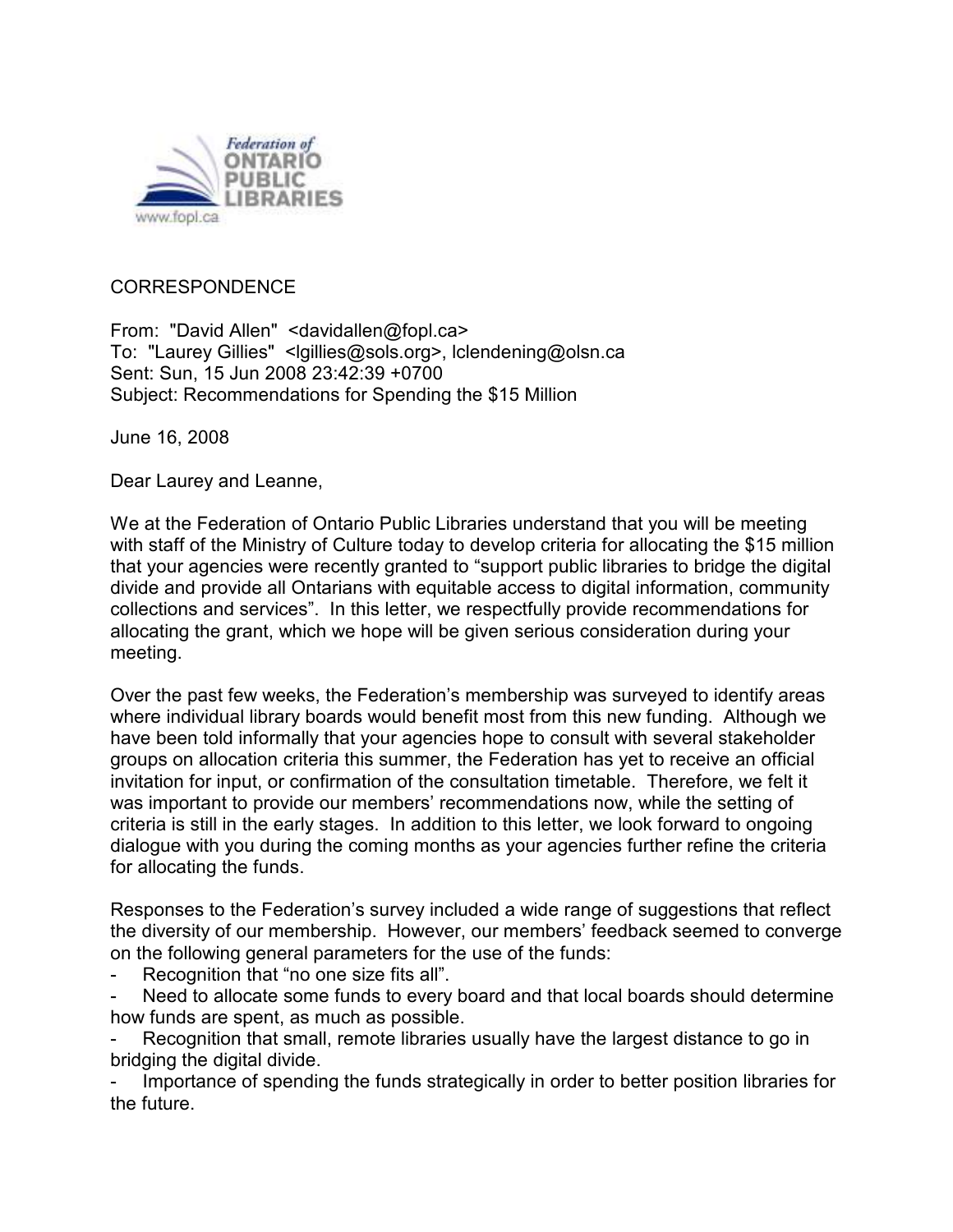Importance of allocating a portion toward provincial initiatives such as marketing campaigns or research studies.

Importance of keeping the allocation process simple in order to minimize the overhead costs for administering the funds.

Focus on projects that only require one-time costs, given concerns over sustainability.

- Our members' strong preference for increasing the annual operating grants to libraries rather than receiving one-time grants.

The last point deserves further discussion. Reliance on intermittent, variable one-time funding does not facilitate good program planning or budgeting. Many of the service level improvements that are demanded of public libraries require sustainable revenues to support ongoing operating costs. The inadequacy of ongoing funding to public libraries has been worsening since 1997 when the provincial operating grant was cut by approximately 40%.

Consistent with the above, the Federation is recommending the funds be distributed as follows:

- 78% (\$11,700,000) to local boards on a per capita basis with minimums and maximums that benefit small boards in remote communities and recognize the inherent economies of scale already available to larger boards in urban centres. Within general parameters, local boards should be given discretion on how their individual allocations are spent.

- 10% (\$1,500,000) to SOLS and OLS-N to enhance their province-wide programs and shared services that support the needs of all public libraries across Ontario.

- 5% (750,000) to Ontario Library Association (OLA) to enhance their province-wide programs that benefit public library boards such as governance training for trustees.

- 5% (\$750,000) to the Federation of Ontario Public Libraries (FOPL) to commission priority marketing and research studies as identified by their members.

2% (\$300,000) to SOLS and OLS-N to administer the allocation of the funds and ensure spending is consistent with established criteria. This limit on fund administration costs would ensure that end users benefit as much as possible.

Below are the kinds of projects that local boards want to direct their allocated funding toward. Because there is no time restriction for spending against the \$15 million grant, certain boards might be able to secure other sponsors before their funding allocation is depleted. Therefore, we include some projects that would typically require sustainable funding.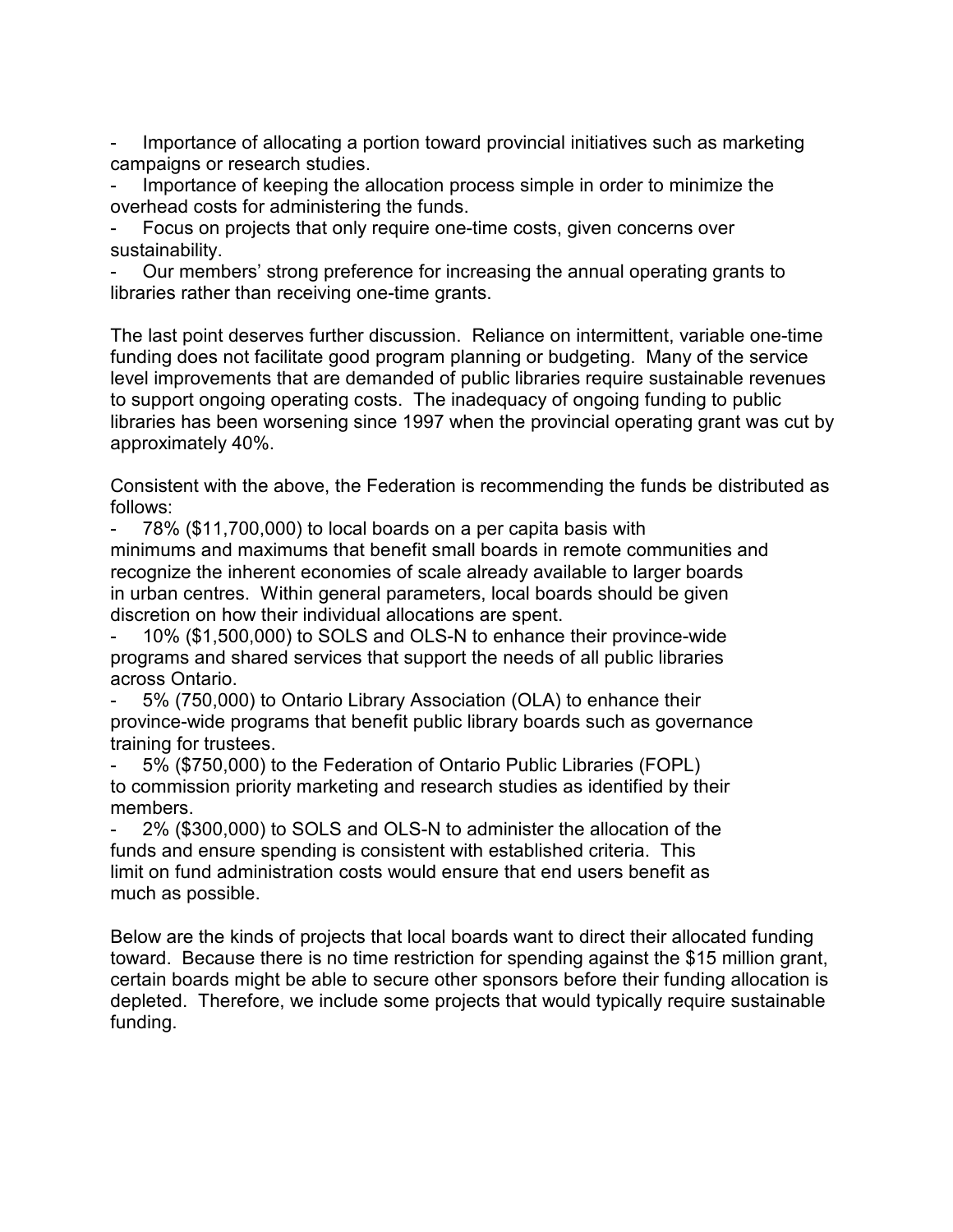Bridging the Digital Divide

- Connectivity for high-speed internet connections
- Implementation of wireless networks in libraries

• Discovery Stations, i.e. children's (early literacy) computer stations with preloaded programs

- Public access laptops, enabling patrons to be in areas where their children are, etc.
- Upgrades to aging CAP terminals
- Computer hardware peripherals, e.g. printers, scanners, new computers for public use
- Hiring of technical staff for training the public
- Access to temporary staff to assist with upgrading circulation/cataloguing systems

Access to Digital Information

- Subscription to "Canadian Directory to Foundations and Corporations"
- Access to "Overdrive Books" or similar source for downloadable audio books
- Subscription to "Ancestry.com" or "Ancestry.ca"
- Subscription to Globe and Mail or Toronto Star archives

Community Collections

- Healthy Families collection
- Family Literacy collection designed to break the intergenerational cycle of low literacy.
- Adult Literacy Rotating Book Blocks
- First Nations Rotating Book Blocks

Services to the Local Community

• Hiring of project specific staff to develop and implement library programs such as Homework Clubs and Peer Tutor Circles (including promotional material, support kits and training for tutors and homework helpers)

- Software for the purpose of digitizing local historical information
- Library furniture, signage
- Updates/enrichment to Kids and Teen areas
- Retaining part-time IT professionals to troubleshoot operating systems
- Accessibility stations for disabled persons
- Literacy and reading promotion
- Newcomer support materials

Similarly, we list below the kinds of marketing and research projects that the Federation could undertake.

Marketing/Promotion:

• Province-wide campaign to promote libraries, better define the range of services offered and increase utilization

• Media campaign targeting students to alert them of the digital services available at their public library.